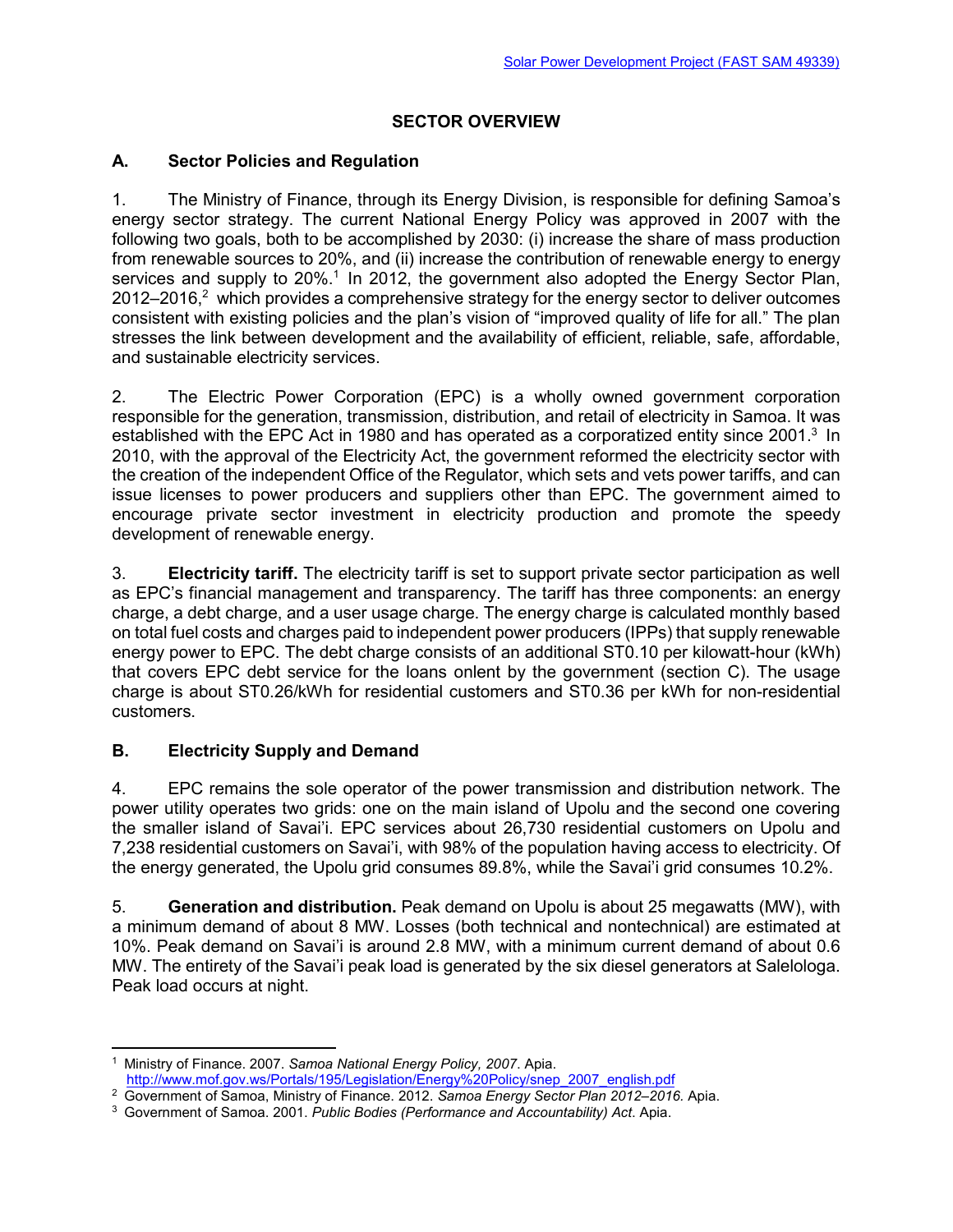6. In Upolu, EPC owns and operates two diesel-fired generation stations in Fiaga and Tanugamanono. The Fiaga station has four new 5.8 MW diesel generators used for base load, and the Tanugamanono station has two operating 3.5 MW standby diesel generators. The generators, installed in early 2013, have upgraded the facility's fuel efficiency to 4.2 kWh per liter of diesel fuel—a 25% to 30% increase in fuel efficiency. This increased efficiency is estimated to have reduced fuel usage by 5.4 million liters per year in 2015 to 2016, which would have resulted in an estimated annual fuel saving of \$10 million.

7. EPC also operates five hydropower plants at Alaoa, Samasoni, Fale o le Fee, Lalomauga, and Taelefaga, for a combined installed capacity of 12 MW. The Taelefaga hydropower station has a pair of 2 MW hydroturbines with a total installed capacity of 4 MW that generate about 22 million kWh units per year. This station is located on the coast of Fagaloa Bay and uses water flow from the Afulilo Dam, which has a capacity of 5 million cubic meters and is filled with water from streams and rainfall. The other stations, however, are run-of-river stations that utilize the natural flow of the rivers and small head ponds. Given the limited water storage capacity, the amount of electricity generated from hydropower year to year is heavily dependent on rainfall levels.<sup>4</sup> In addition, the Alaoa, Samasoni, and Fale o le Fee hydropower plants have not been operational since they were damaged during Cyclone Evan in 2012. These three hydropower stations are being rehabilitated under the renewable energy project of the Asian Development Bank (ADB) and are expected to resume operations in September 2017.

8. **Independent power producers.** EPC estimates that approximately 18% of its total power generation is provided by renewable energy IPPs. The utility is implementing energy storage solutions to ensure grid stability in the face of the increasing supply of intermittent renewable energy. The battery energy storage system is funded by savings from the Power Sector Expansion Project.<sup>5</sup>

9. There are currently three IPPs, including Sun Pacific Energy Limited, selling solar power to EPC for a total of approximately 10 MW capacity at two different sites. The first of the other two IPPs is Solar for Samoa, a First Solar investee company that owns two 2 MW systems: one located at the Faleolo International Airport and the other one at Apia's racecourse. First Solar claims an investment of \$16 million for the two systems. Solar for Samoa's tariff is ST0.77 and has not been approved by the Office of the Regulator.<sup>6</sup> The second of the other two IPPs is GreenPower Samoa, which is backed by a Chinese investor and owns two 2 MW systems also located at the airport and racecourse. The total investment for the two systems is unknown, but the tariff is ST0.64 for the first 5 years and ST0.59 thereafter. The tariff is yet to be approved by the Office of the Regulator and is exclusive of value-added tax on goods and services.

Source: http://www.samoaobserver.ws/en/13\_03\_2017/local/17878/Solar-power-dispute-negotiated.htm

 $\overline{a}$ 

<sup>4</sup> There are two distinct seasons in Samoa—a wet season from November to April and a dry season from May to October. About 75% of total annual rainfall occurs during the wet season. The hydropower stations generated 38.5% of the electricity produced in 2012.

<sup>5</sup> ADB. 2007. *Report and Recommendation of the President to the Board of Directors: Proposed Loan, Asian Development Fund Grant, and Technical Assistance Grant Independent State of Samoa: Power Sector Expansion Project.* Manila.

<sup>&</sup>lt;sup>6</sup> The IPP is currently in a dispute with the government and EPC over the inclusion of the value-added tax for goods and services in the agreed tariff.